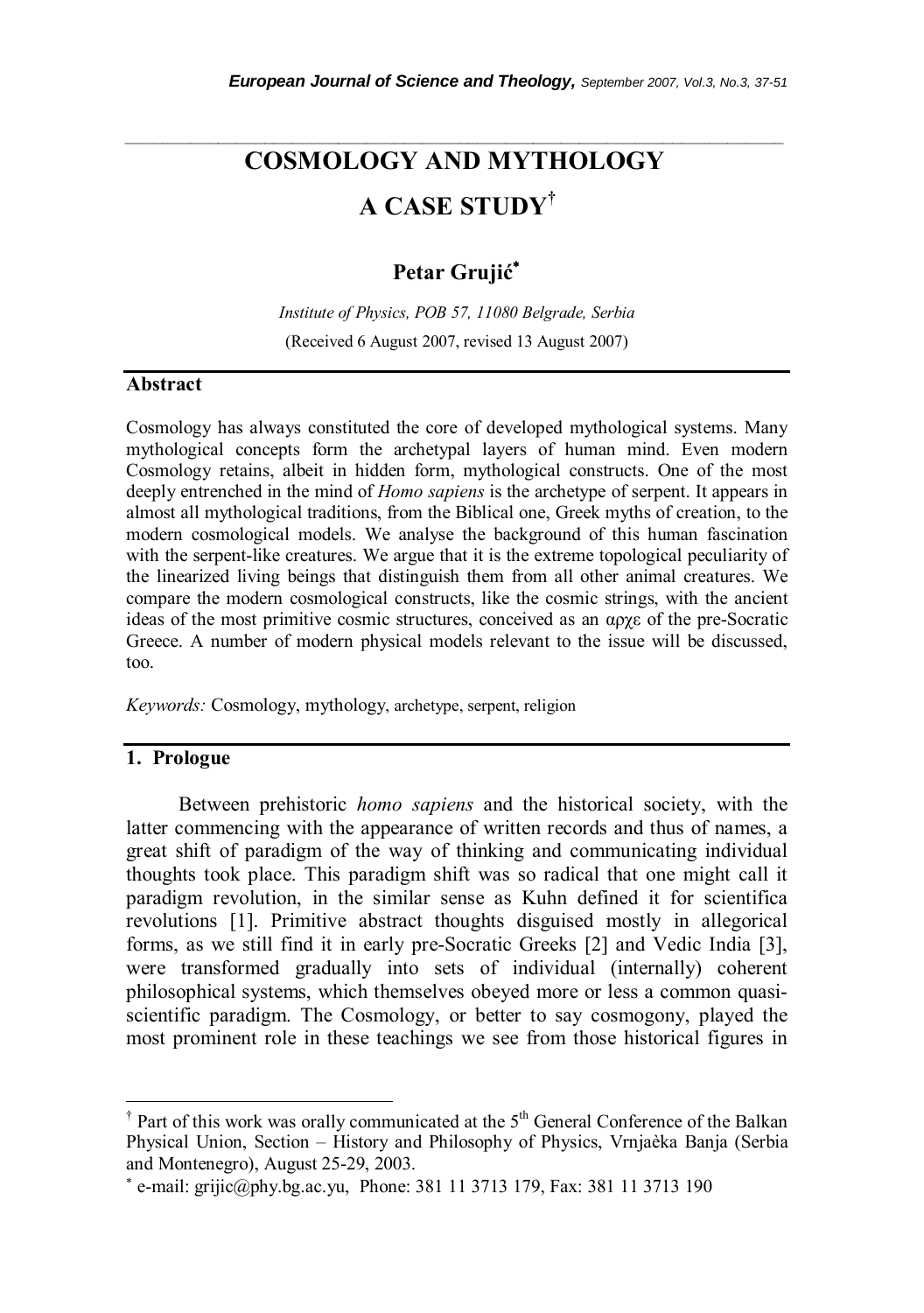pre-classical, archaic Greece, like Pherecydes of Cyros and even more Hesiod, who is at the same time the last of mythologists and the first of (epic) scientists.

That mythological images of the origin of the world are deeply rooted in human minds is witnessed by direct inspections into all major religious and philosophical achievements of main civilizations, including the present global world culture. Whether this influence on the contemporary man's mind is realised at the conscious or subconscious (*via* Jung's archetypes [4], for instance) levels and what are varieties in the ways of expressing this influence is an important question, but here we shall leave our considerations of this kind. We start from an obvious fact that all established religions, that is their canonised teachings, begin with the creation of the world. This includes all socalled revealed religions, *y compris* Judeo-Christian (e.g. [5]). As noted by many scholars, the biblical creation story [6] conceals two rather distinct mythological pictures of God's creation act. It is only due to respect to the establishment values of the living religions that these mythological layers of their most fundamental doctrines concerning the world origin are not prominent subjects of research and/or publicity. Some of those mythological features stretch right to the modern era and may be revealed in a number of modern philosophical systems and even in the contemporary cosmological paradigms. We shall follow one of these lines of thoughts, as an illustrative example of a general idea that at the most fundamental level Cosmology contains many primordial ideas of our 'primitive ancestors'. For that, we make an excursion to the ancient world and its mythological folklore.

## **2. Mythology and the serpent archetype**

### *2.1. Greek mythology*

 We turn to the beautiful Pelasgian *creation myth*, as R. Graves called it in his classic work [7]. At the very beginning we read: "*In the beginning, Eurynome, the Goddess of All Things, rose naked from Chaos, but found nothing substantial for her feet to rest upon, and therefore divided the sea from the sky, dancing lonely upon its waves. She danced towards the south, and the wind set in motion behind her seemed something new apart with to begin a work of creation. Whirling about, she caught hold of this north wind, rubbed it between her hands, and behold! The great serpent Ophion. …*"

 The story resembles much the biblical version, what is not surprising considering that Pelasgians came to Hellada from Palestine, much before Hellenic tribes reached their later homeland [7, p. 28]. They evidently brought along mythological pictures which were rooted into a common heritage of Neareast peoples, and are surely of very old pre-historical origin. Now, one may pose many questions concerning the structure and meaning of the narrative just quoted. We indicate some of them. First, is it really a story of creation, and if it is, creation of what? The author(s) conspicuously avoid the central problem of all creation pictures, which is the origin of creators themselves. This is the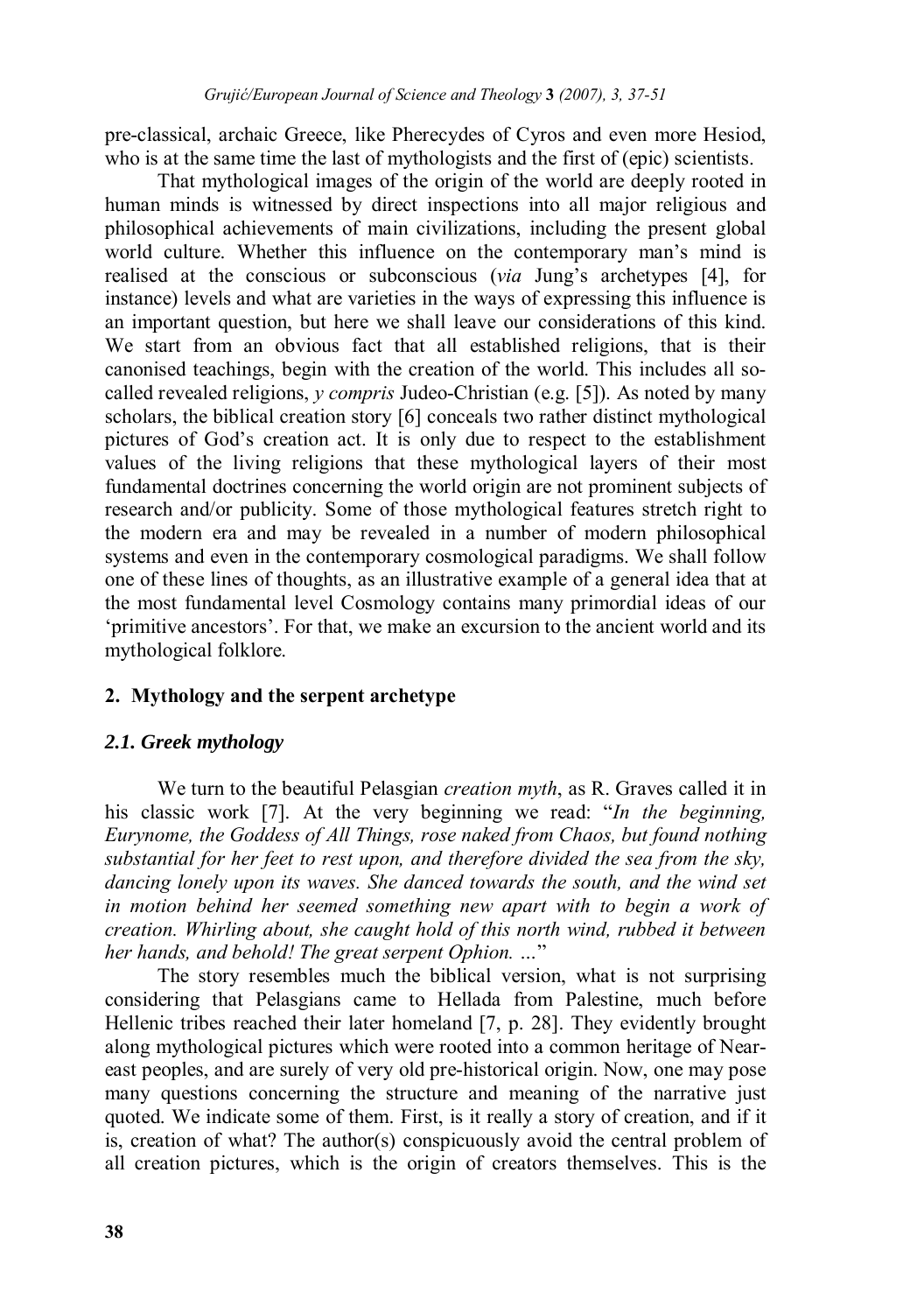problem which bares all epistemological (even gnoseological) weight of every serious treatise on the birth of the Universe and presents still insurmountable difficulties, even at the very logical level, to modern philosophers and theologians alike. The ancient authors did the same thing as do the present thinkers alike – they pulled in an *ad hoc* Demiurg. In this narrative by Pelasgians, this is Eurynome, *Goddess ex machina*, better to say *ex Chaos* (Θεοζ απο Χαοζ, as Greeks would say). But what the 'creation' refers to? The material world? Yes, but not quite. However, before we look more closely to this part of the narrative, let us pay more attention to the very term 'creation'. If the creation concerns 'material', the very notion of 'creating' rests on the 'created entity' – 'matter' In other words, 'creation' and 'matter' appear synonymous – 'creation' means 'matter'. Formally (or logically) creation implies here division – one entity divides into two – immaterial (whatever it means) and material. This approach appears common to almost all pictures of 'creation', and in fact signifies something else than it was probably meant originally by the (anonymous) authors – it creates 'creation'. Thus, the whole procedure closes into itself, as it should to, for one has a rational approach to things that are not a proper object of a rational discourse at all.

In the Pelasgian narrative, however, things are not simple, in addition. First, besides the Goddess we encounter also Chaos, which is a sort of *materia ex machina*. To Pelasgian people, as to almost all subsequent systems of Hellenic thinkers, creation meant, in fact, 'making order, that is – creation of Cosmos, as opposed to Chaos. But does it imply that Chaos was essentially of material nature? Since we read that Eurynome divides Sky from Sea, i.e. water, what meaning one should ascribe to the 'Sky'? Surely, division must imply, at this primordial level of sorting things out, separation of qualitatively distinct entities. As the water is material thing, does it imply that by the Sky Heavens is meant? Something 'ethereal', not material, or of a kind of 'spiritual nature'? If so, the whole treatment implies an iterative procedure. Formally, one has the following approach: Goddess, an undefined entity (postulate), then (nt necessarily in temporal meaning) Chaos (another postulate), then sky (possibly immaterial entity) and water 9definitely material thing).

But water is not yet Cosmos, for it is amorphous, shapeless quantity and the sky is even less defined (or structured). And here we come to the most decisive point in the whole (evolutive) series of events – creation of the serpent. But it does not appear simple either. In fact, another phenomenon precedes – the appearance of the wind behind the Goddess. This is already an order in Chaos, but still not a created thing – creature with permanent features. It is an orderly motion, macroscopic movement, as opposed to disorderly motion, implied by chaos (in modern terms). Then the Goddess 'takes things in her hands' and creates Ophion, rubbing the wind between her hands (possible allusion to women's making bread). So wind appears as an active and Eurynome as an intelligent principle, we meet later in a somewhat disguised form as Aristotle's ευτελεχια and νουζ of Anaxagoras [2, p. 362], respectively. Now, we go back to Ophion, after this brief digression.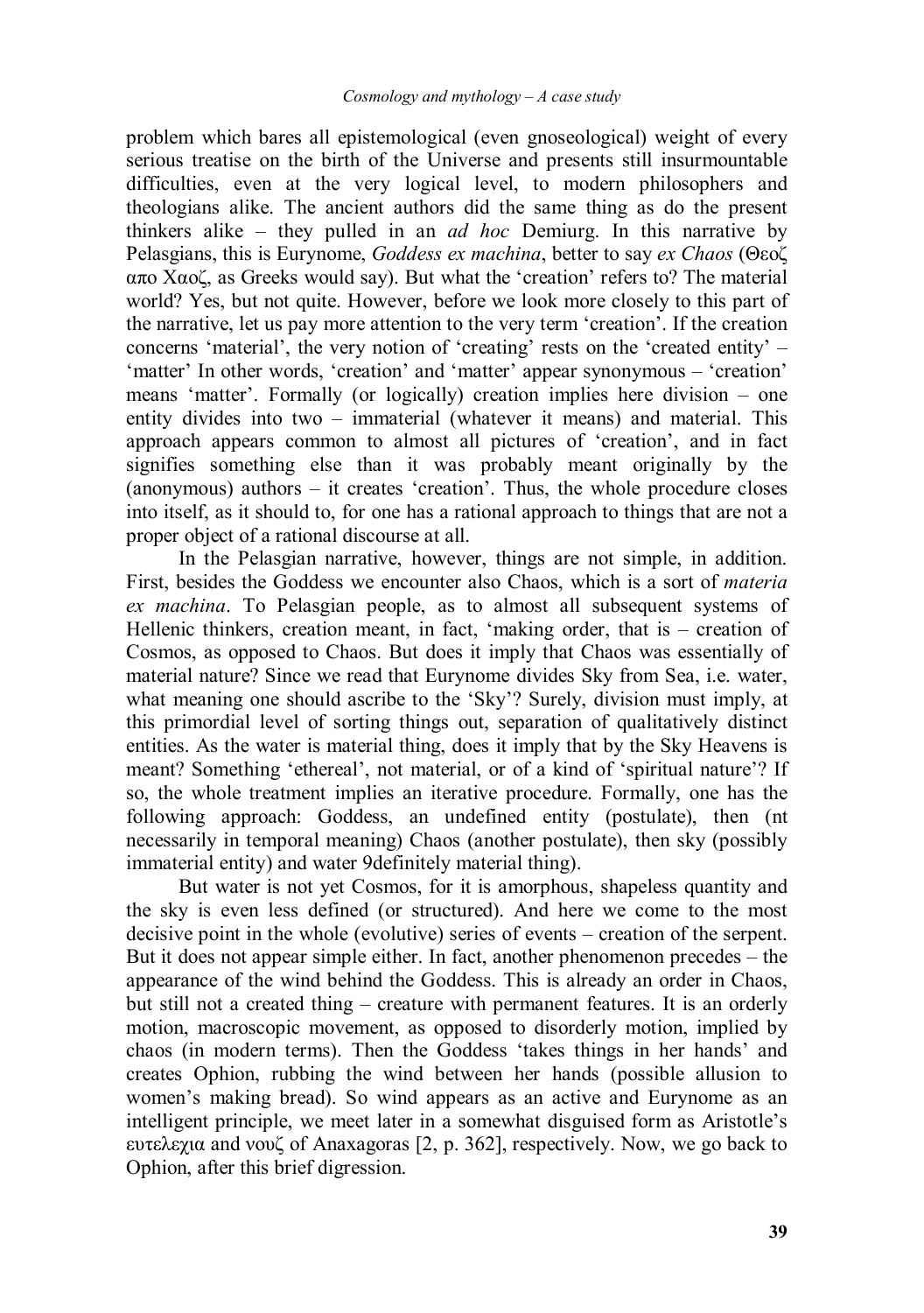Why serpent? This creation played a prominent role in almost all religious systems, in particular their narratives on world creation. As already Graves emphasizes [7, p. 28] serpent was a prominent Demiurg in Hebrew and Egyptian mythologies. It played a prominent role in other mythological folklores, notably Indian [8] and Chinese [9], not to mention Central-American tradition (e.g. [5]). What is so fascinating in this kind of animal that caught imagination of early men all over the world? There are many features of these creatures that made them at the same time fearful and objects of adorations in majority of societies and civilizations. (Herpetophobia appears the most ancient and most profound phobia deeply entrenched in human subconsciousness). We shall restrict ourselves here to just a few of them, which appear most relecvant to the object of this work.

The most fundamental difference between serpents and the rest of animal world, including reptiles, is the lack of limbs. This lack makes them onedimensional creatures, imbedded into two (three) dimensional surrounding world. They belong, in a sense, to a different space, more precisely to a subspace of our physical world. What makes them difficult to cope with, both for 'geometrical' and 'kinematical' reasons. Further, the lack of limbs has resulted in a very peculiar way of moving, which appears a fascinating undulatory, wavelike motion (some desert snakes move by rotating their helicoidal configuration), which produces net translational drift. It is interesting to note here, that the modern concept of microscopic world, as described by Quantum mechanics, with the peculiar construct of wave-corpuscle duality at the most fundamental level of the world structure appears best epitomized by snake's wavy motion. This motion has a profound hypnotizing effect on great majority of other animals, including human. In fact, the more intelligent (evolutionary advanced) animal is, the more fearful the snakes look to them. Combined with eventual poisoned teeth, which venomous snakes possess, this creatures turn into epitome of danger and even evil, what endowed them with the very prominent role in the Book of Genesis, indeed [6]. The reason for making them objects of veneration is an interesting consequence of the structure of human mind *(les extremes se touchent*), but this goes beyond the scope of this work. We mention here that attempts to produce even more fearful creatures by adding wings to snakes, as the concept of dragon illustrates, reveal the essential misunderstanding of the uniqueness of snake-like forms. Dragons appear grotesque rather than formidable creatures, as the Chinese traditional folklore testifies, for instance. It is not that snakes excel the other creatures in any particular sense, they appear simply radically different.

 The elongated, linear shape of serpents exemplifies linear, unidirectional flow of time. In its "closed form" with tail in the mouth (or curled up), a serpent epitomizes eternity, as *Ananta* in Indian mythology [10]. Further, their linearity makes them most suitable for an *ansatz* of a primitive form, building blocks for more spacious, three-dimensional, voluminous physical world. Another choice, by the way, favorite among mythological cosmogonies is the (cosmic) egg, which may be conceived as one-dimensional (point) seed (or as three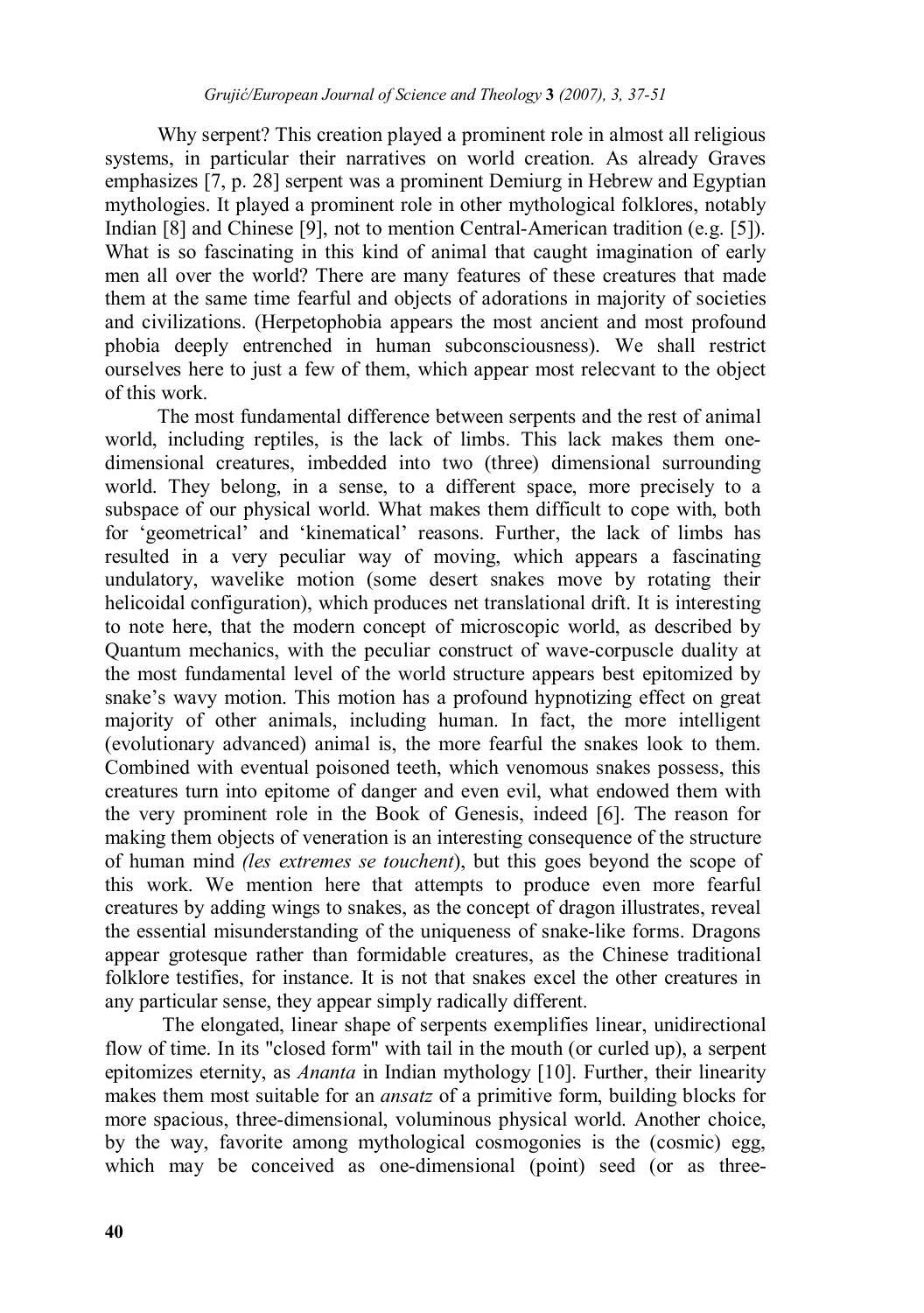dimensional cosmic prototype). All these primordial structures are used as entities of lower-dimensional world and were regarded as more primitive forms in an essential sense. But while cosmic eggs may be regarded as natural choice, serpents used to carry an additional 'charge' as to become of primordial importance [7, p. 27].

In the early, archaic phase of Greek philosophy, serpent was represented as *Oceanos*, the river which encircles the World. Oceans still surround the firmament, but are experienced as the two-dimensional structure, rather than one-dimensional one. However, the elongated form of serpent allows for the concept of perfection, which is achieved by closing the creature on herself. Many mythological traditions represent serpent as forming a circle, swallowing her own tail. This concept of 'perfection' will turn out very suitable for conceiving the eternity of the universe, as we shall see later on.

#### *2.2. Judeo-Christian mythology*

In Eden snake was designated as the most cunning of all animals. However, according to the biblical story one may rather consider the snake smart creature, who explained to the human couple the rationale behind Jehovah's forbidding eating from the tree of life. In fact, the latter designation appears false, since it turned out to be the tree of knowledge instead. Thus, it was the snake who opened the gate of science to humans. That the latter was considered to be the curse of human race was not accidental, regarding the perennial tension between rational and irrational, real and fictive, laic and clerical, which was to accompany the evolution of mankind.

This allegorical anecdote will turn out a great inspiration to many later heresies, in particular the Gnostics and their re-interpretation of the ideological base of the Old Testament. According to Manicheans, good God sent Christ (or an angel) in the form of a serpent, to 'open the eyes' of Adam and Eve, and thus save them from the Demiurg, who allegedly made them out of 'evil matter'. This interpretation of the biblical myth was followed by many esoteric societies, who did not hesitate to adopt the serpent as an incarnation of Christ, as one may see from Figure 1.

 That the snakes have been venerated by many religious sects, within Christianity or otherwise, supports the general believe that snakes, venomous or not, are creatures apart. One North-American sect forces new adepts to confront venomous snakes as an act of initiation, with frequently fatal end. In this instance snake appears an incarnation of evil, satanic, what would seem contraintuitive to the general 'belief in good'. However, this ritual may be considered as an act of 'healing of herpetophobia', overcoming the evil by eliminating the fear deeply rooted in all living creatures, human or others, when confronted with 'creatures from another world'. It is the rationale for a festival, annually held in Italy, when (nonvenomous) snakes are collected and carried in procession, before letting them go back to their natural environment.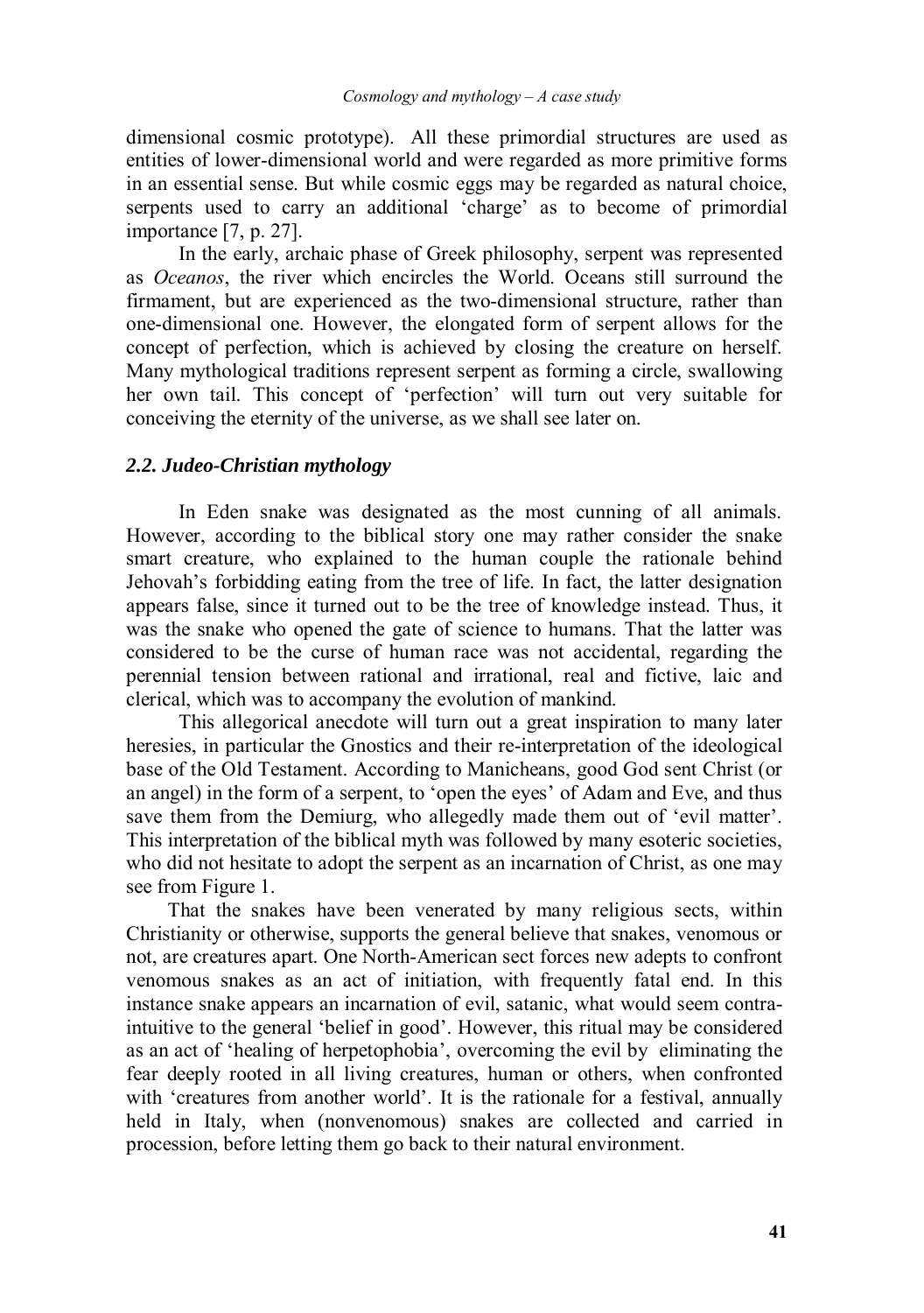

**Figure 1**. The crucified serpent, according to alchemists.

Fear and veneration often go together, as Giordano Bruno put it in his *Principium coincidetia opositorum*. After all, all religions rely on fear, which they induce in their followers, as the John's Apocalypse demonstrates eloquently. Fear goes often hand in hand with aggressiveness, as the case with venomous snakes shows. Just because they feel (and are) vulnerable, snakes bite any potential enemy, including humans. The snake in Eden was evidently conceived as venomous, contrary to some artistic presentations, including that by Michelangelo. The curse spelled on her as the future eternal enemy of mankind was a clear case of *vaticinum ex eventu* (as many other 'prophecies' in Bible appear, especially those in New Testament). It is this interplay between the dangerous and vulnerable that has ascribed an ambiguous character (and role) to serpents in general.

In the Christian iconography we meet the serpent with two heads, socalled *amphisbaena,* each head representing Christ and Satan. It is, again, a concept of perfection, completeness, merging good and evil. But this concept of *coincidentia opositorum* has been present in almost all traditions, European and non-European alike. That famous anecdote of the venomous snake drinking milk at Asclepion near Pergamon is but one of many instances. The poisoned milk as a medical drug appears a paradigm of the famous saying that what hurts it heals. Thus, snake has become an inseparable companion of Esculape, as numerous effigies in pharmacies testify. The modern medicine does nothing but imitate the ancient, when snakes are concerned. The anti-poison serums are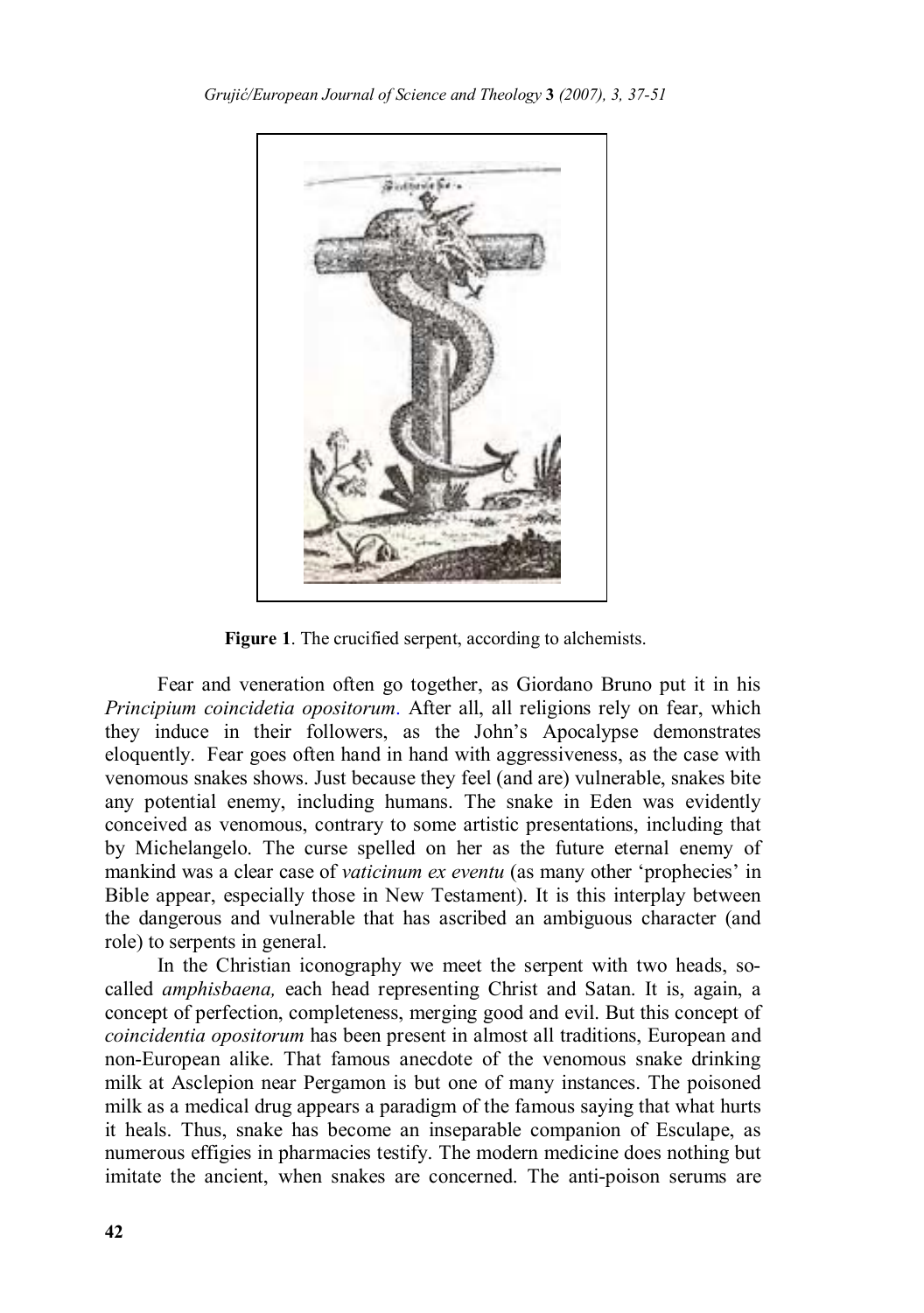produced solely from the very venom extracted from the corresponding snakes. Hence, if one experiences causalities done by snakes as an eternal battle between human and herpetic races, it is the syndrome of snakes biting themselves, which underlies the phenomenon.

 When Moses forges the serpent from bronze, in order to heal Israelites in desert from bites of the real snakes, he repeats the same belief that that it is only by very snakes one can beat them. What is tantamount to stating that one deals with *primordial phenomenon,* in Mircea Eliade's sense [11].

#### *2.3. Other mythological traditions*

Serpents play prominent role in many religious traditions, but we shall restrict ourselves to those instances relevant to our cosmological considerations. In Chinese tradition, *yin* and *yang* symbols represented by *Fo-hi* and *Niu-Koua*, symbolize the double astral polarization and are usually represented with bodies of serpent. That such fundamental principle are embodied in serpents corroborates too the notion of the primordiality of the latter. In Indian tradition, *nagas* appear both allies and enemies of humans, as the circumstances demand. Fakirs' playing with cobras, beside commercial use, is an allegorical representation of an interplay of good and evil. (As the famous ritual of 'kissing cobra' is, too).

North-American Indians used to construct moulds in the serpentine shape. It was, surely their tradition of dealing with serpents that has inspired those sects of European origin, mentioned above, to deal with venomous snakes as incarnation of evil to be overcome. Central-American god *Quecalcoatl,* a combination of bird and serpent, was conceived as perfect master, ruling the air and soil. Interestingly, apart from mongooses and hedgehogs, birds appear the only real enemy of snakes, many of feathered species feeding on them.

#### **3. The physics of snake-like beings**

As emphasized above the most fundamental difference between serpents and the rest of animal world, is the lack of limbs. It should be noted, however, that this structural simplicity does not make snakes 'primitive creatures', in the evolutionary sense. In fact they have undergone a retrograde evolution, loosing their primordial limbs, as their skeleton reveals. Moreover, they possess many evolutionary significant advantages, together with some other reptiles, over the worm-blood animals, including mammals. Besides, their elongated, linear form has enabled them to access almost any environment niche, from the soil surface, underground space, plants, water, air, sand, etc.

Besides the wavy motion, snakes move in a number of other manners, including translatory one, like snails, as the case with big serpents, like python is. While jumping from tree to tree, as some snakes at Borneo do, they 'fly' like translating wave, as a kind of macroscopic de Broglie`s 'matter wave', the fundamental construct of the Wave mechanics. The same kind of kinematics is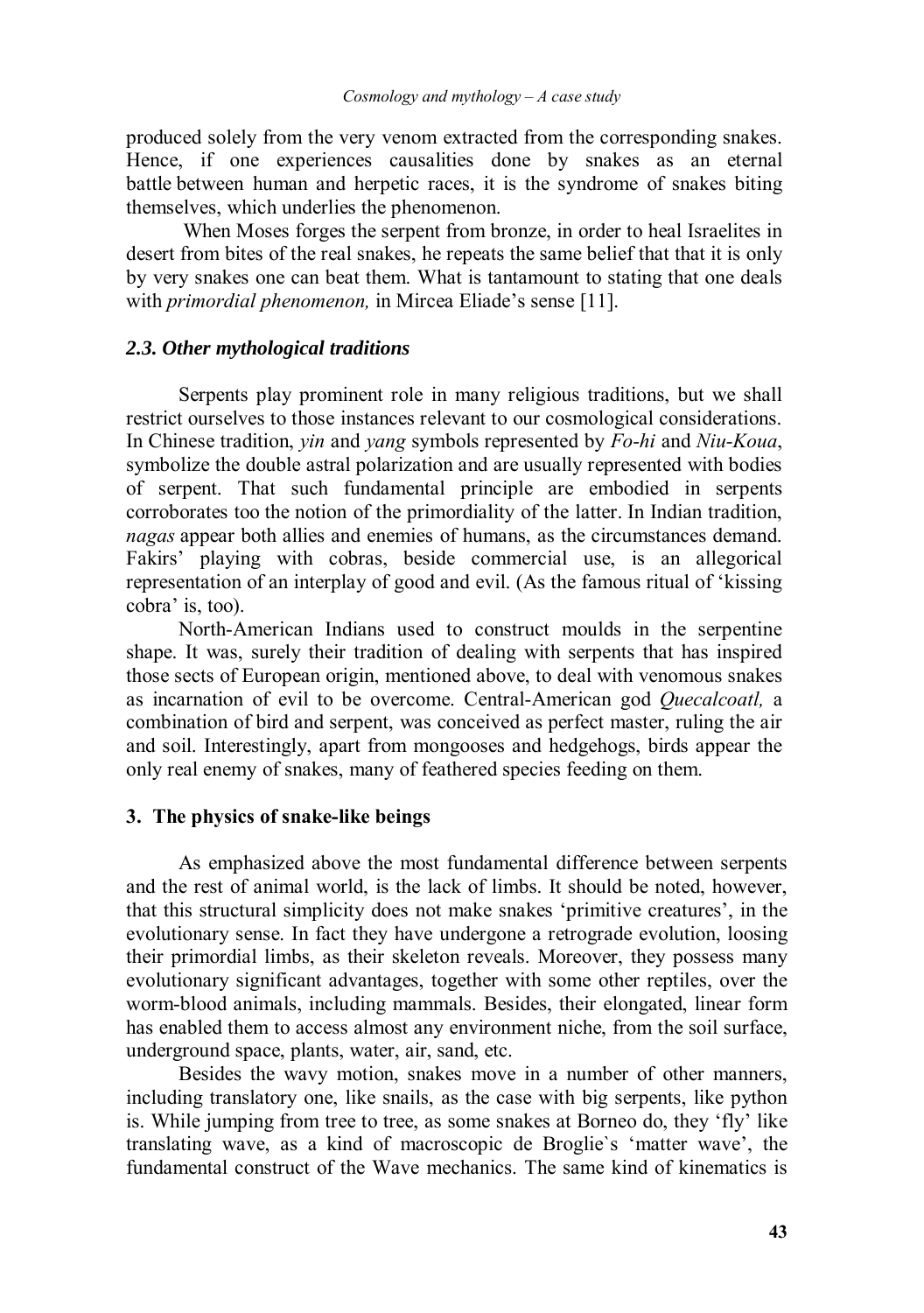displayed while swimming in water. Some serpents, like boa constrictor, kill their prey by winding around them like a helicoids, and then strangle the victim before swallowing it. Helical shape appears the fundamental secondary structure of the DNA, the basic hereditary organ of living creatures. Moreover, while mating some snakes wind around each other, forming double helix, the macroscopic image of the DNA indeed. The elongated, linear shape of serpents exemplifies linear, unidirectional flow of time. In its 'closed form' with tail in the mouth (or curled up), a serpent epitomizes eternity, as *Ananta* in Indian mythology [10, p. 379]. But the fullest use of serpent as effigy for time flow appears in its relationship with the very god of time, *Aeon*, as illustrated in Figure 2.



**Figure 2**. Aeon, god of time.

The coiled serpent in the form of a helicoid incarnates the nonlinear time development. It is linear along its body (primary structure), but at the same it is cyclic, with coils repeating at each higher levels (secondary structure). This motive appears very popular in naive philosophy of history, in terms of spiral (sic) development. Things change, but repeat too. One might propose a number of interpretations concerning the artist's choice of the serpent's head location, but it is of miner importance to us here. (It conforms to the Egyptian pharaohs' pattern anyway). That the god appears with wings, a clear sign of its 'angelic nature', and at the same time enveloped with the most base creature, as we have seen, illustrates well the maxim that the opposites merge, that the good and evil are always going together, pleasant and fearful joined into a unique entity.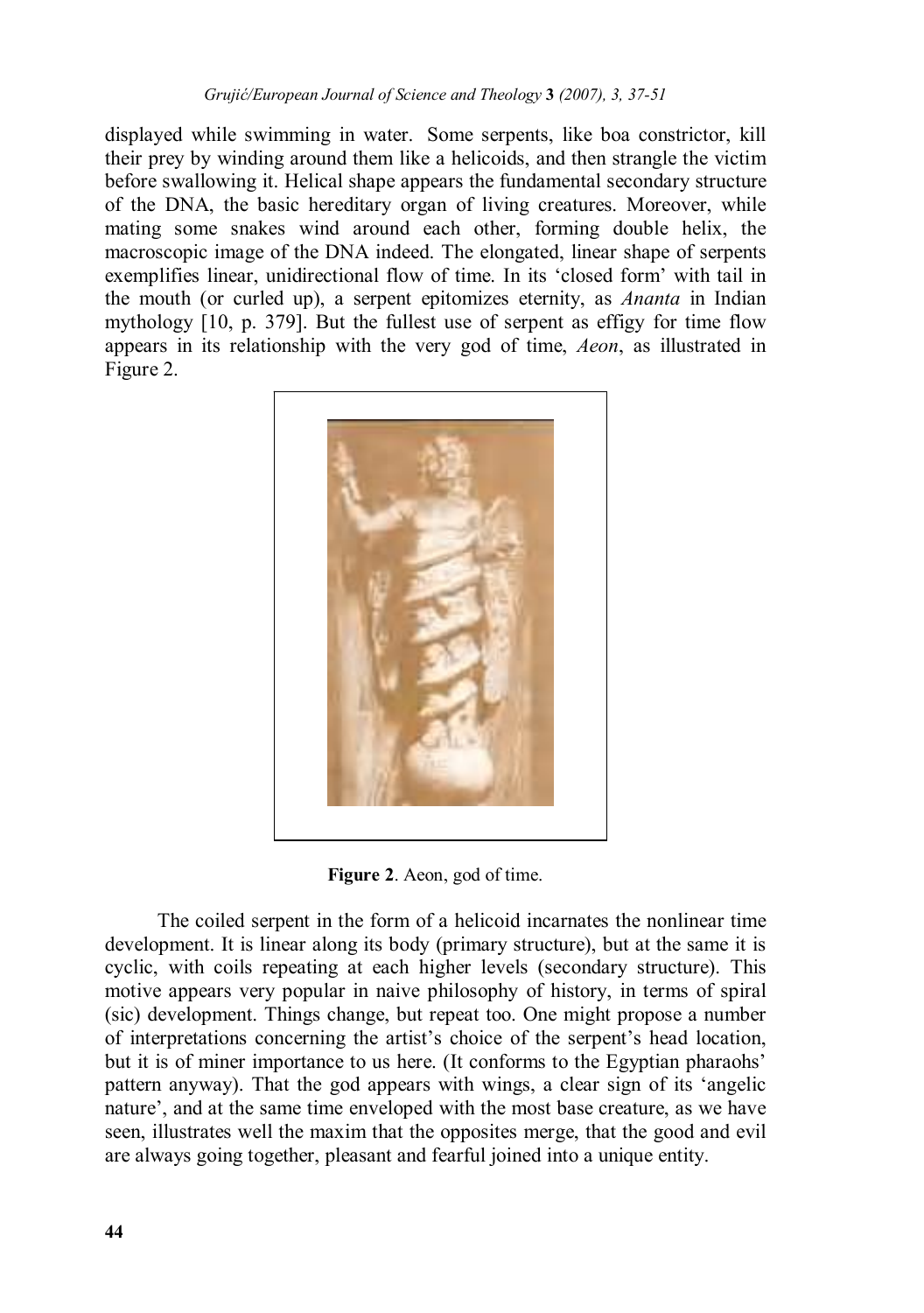Within the classical Greek Pantheon serpent was closely connected with Zeus. As Plutarch reports in his *Biographies* [12], Zeus mated with Alexandre's mother, Olympia (the name is not insignificant, in this context), from which coupling Alexandre was born. Pretensions on divine origin were popular even in recent times, as was the case with Florentine Medicos, whose dynasty founder was *Cosmus*, i.e. Cosmos, (not insignificant coincidence, again), who claimed Jupiter as their ancestor (even Galileo took part in this game) [13]) another example of 'continuation of politics by mythological means'.

 Snakes appear creatures 'from another world', not only by their peculiar shape, but regarding other physiological and anatomical features. Whereas other animals communicate with the external world by receiving signals at the optical range of light, snakes usually are endowed with sensory organs which make use of the infrared electromagnetic region. Hence, they can sense warm-blooded pray in the complete darkness, what makes them a formidable enemy of the mammals etc. Besides, they make use of their tongues for detecting potential victims, a quite unusual, counterintuitive sensory device.

 If their physical appearance makes snakes out of the ordinary physical space, their way of consuming the catch appears even more counterintuitive. They swallow their pray, instead of eating it, without chewing as other animals. What is even more amazing, it holds both for dead or still alive pray. By the very appearance one would bet that anaconda would not be capable of swallowing a deer, but she is. Snakes, and especially big serpents, possess amazingly flexible jaws, which enlarge the entrance of the body by an order of magnitude. This enables snakes to swallow animals many times larger, more precisely, heavier than themselves. What makes them the most efficient killers in the animal world. The point is that the potential pray does not realize that the snake is a dangerous animal, for it can not imagine in which way it could make use of itself. The fact that a python can live on a swallowed pig or like for months demonstrates how much of efficacy nature has invested in these 'otherworld creatures'. That the serpents dissolve the swallowed animal completely makes them the most economical animals in the world of living creatures.

 Their peculiar shape and even more way of attacking and killing the prey and other animals generally makes snakes even more apart from the rest of the animal kingdom. They can move fast, but generally are very slow, while searching for victims. There is no way to recognize if they are ready, or even willing to attack, before it is too late. Their attack takes a small part of second, particularly in the venomous snake's case. The victim even does not realize what happens, before is dead or swallowed alive. Using the language of physics, their encounter with a prey follows the Dirac's *delta function* kinematics, with the speed of movements changing for several orders of magnitude.

But the most amazing thing is an encounter of a snake, in particular serpent, with other animals of pray, like leopard. Even if the latter is aware of the danger it is facing, it does not know what to do. The curious thing is that an ordinary animal of pray can easily avoid the conflict, which usually is fatal for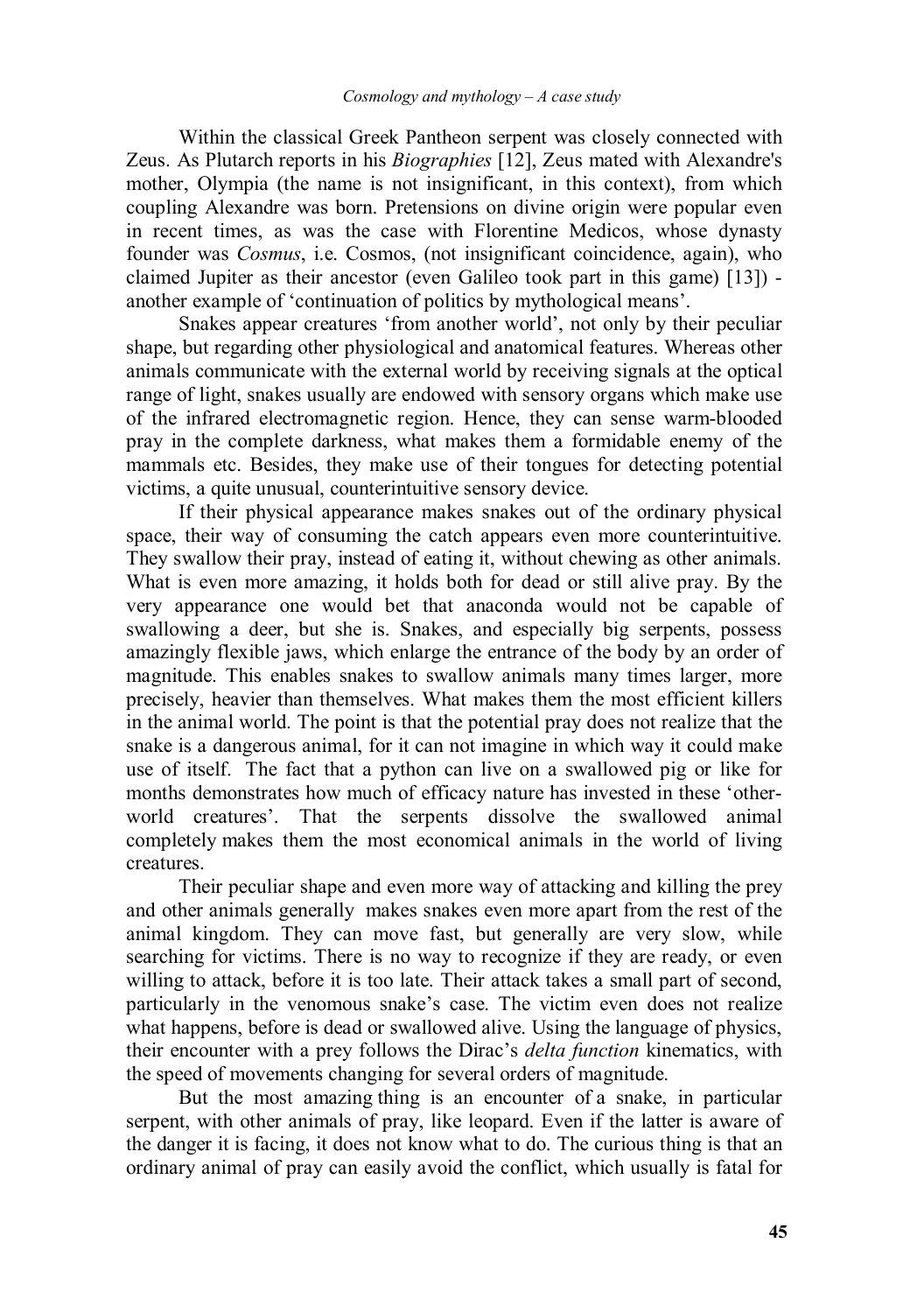it. Why they feel obliged to attack the 'pray' and finish as pray themselves, is another mystery of the animal world. Anyway, if they decide to attack that peculiar creature, they have no strategy for doing that. Animals feel that it is the head (more precisely the neck) of the creature which should be the first target, but this is just a point on the elongated snake's body. This confusion makes the attacker even easier pray to serpents, for instance. Though leopard's attack is fast, it is no match for the serpents lightening blow. It bites leopard's neck and then coils round its body, constricting the grip until the victim ceases to breath. It is this slow dying of the victim which makes the whole procedure so horrifying. Since the animal is probably still unaware of its role of the food, its horror is amplified by the sense of senseless death, of a death without reason. It is death as a fate, something like essential killing.

It is this essential strangeness of snakes that ensured them the special place in human mythology, including the Book of Genesis. It was the first (and the last) animal that talked to human and thus was elevated to the rang of creature 'on equal footing'. But even more interesting is the role of snake in various esoteric teachings and *societes initiatic,* where the snake of the Eden takes over the role of benefactor, instead of an incarnation of evil (conceived as disobedience to Lord). This twist in theological interpretation of the Bible appears particularly prominent with Gnostics, like Marcion. It illustrates well the logic of opposites, which plays essential part in all religious systems. As in the realm of physical world, where the roles of particle and antiparticle is interchangeable, and thus world and antiworld acquire relative meaning only, so the notion of evil and good are meaningful within the interrelation only. Hence, snake as an epitome of human archenemy can be incorporated into another, equally consistent division of the world of living creatures, including *homo sapiens.* Indeed, there are cases where snakes are accepted by human as peculiar but harmless creatures, even protectors of human race. This is the case with the most prominent of all snakes, cobra. But before we pass to cobra, we mention another instance of human-snake partnership. That in medicine.

 It is a common picture in pharmacy to depict the *Asclepius* (Asklepios), god-protector of medicine, with stick and a snake winding around it (see Figure 3). This emblem of medical profession owes its role to the tradition from the Asclepion medical centre near Pergamon (today Bergama) in Turkey. According to the tradition two snakes were found drinking milk from a vessel left as an offer to the God. It happened that a diseased person drank the milk by mistake and was immediately cured. Hence the poison of venomous snakes acquired the role of medical assistants. Of course, we know that snakes do drink milk (some of them directly from cows, for instance), but it has nothing to do with their venom. (The latter is known not to be harmless if digested). The rationale behind this belief is the old dictum that the spear which makes the wound cures the best the same. In fact the same rationale is applied in producing anti–venom serum, from snakes' venom, as the modern medicine does it routinely.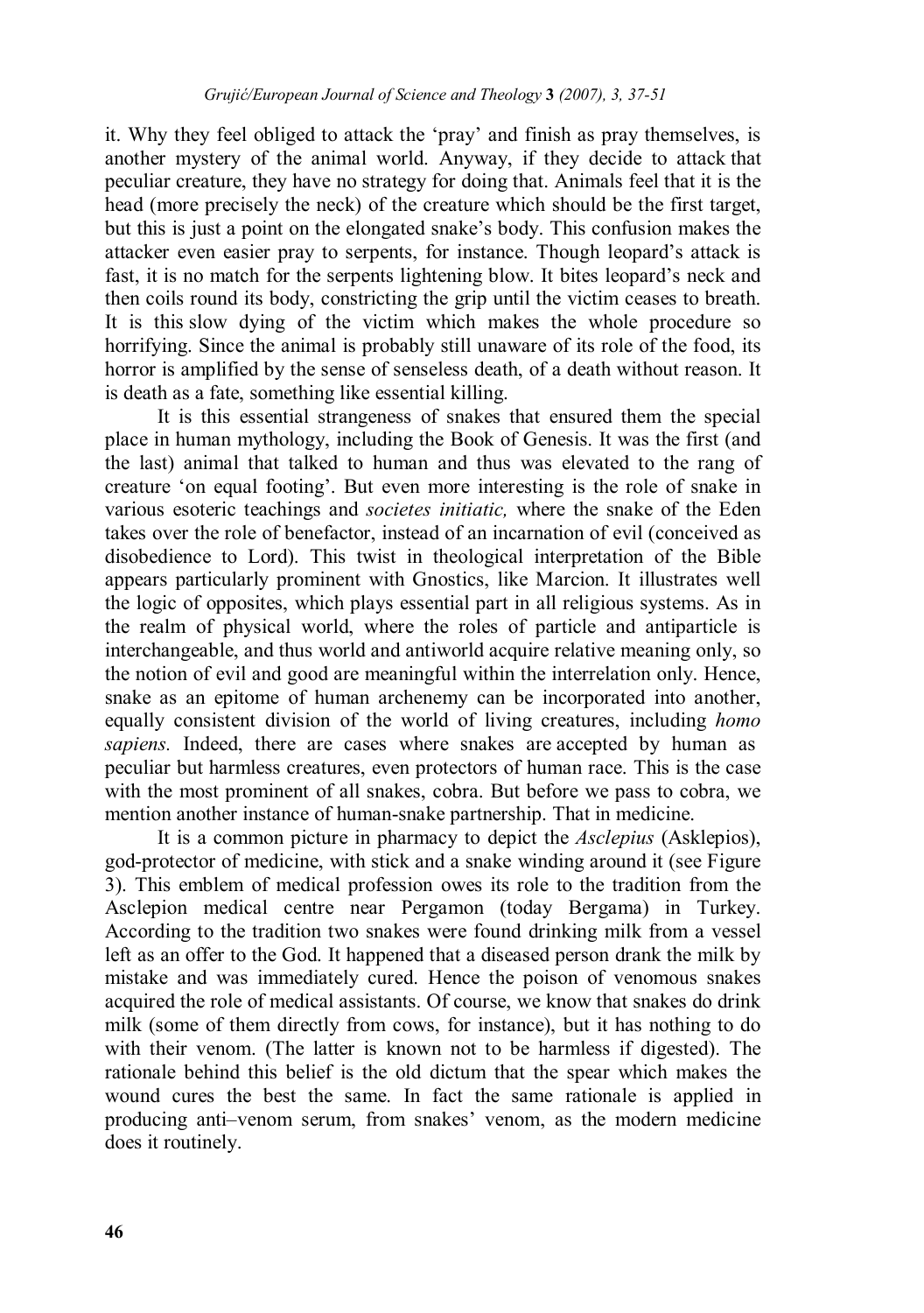*Cosmology and mythology – A case study* 



**Figure 3**. Asclepius, god of healing.

Cobra plays a particular role in many religions and societies in general. Why? First of all because it is not a proper snake. Though it is very venomous and responsible for a great deal of about 40.000 deaths among human (out of million bites) per year, it possesses some extraordinary distinctions from the rest of its species. First, though it shares with the latter the common topological feature: linear shape imbedded into two-dimensional (even three-dimensional) physical space, it deviates frequently from this picture. When moving through a high grass, it lifts the front part of the body so as to control the immediate environment. But since the sensory organs are so placed on its head that the latter must be in horizontal position, cobra must bend its neck. By doing this it must change it shape at the location and broaden the neck. Thus, it deviates from the strict linear shape, which makes the snakes so different from all other creatures. Moreover, by lifting the front part of the body, cobra must spread the rear part over the soil so as to ensure its stability. Hence, it acquires a threedimensional 'secondary structure' as biologists would term it. It becomes, consequently, less peculiar than the other snakes and more acceptable to the humans. As many occasions verify.

 Cobra is a sacred Buddhist animal, for it shadowed Buddha's head when he was sleeping in the sun. Egyptian pharaohs are often depicted with cobra's head over their head, as a protector of the ruler. The appearance of spectacles pattern over the upper part of the broadened neck makes cobra even more familiar to humans, at least in the modern era of spectacles usage. Anyway, by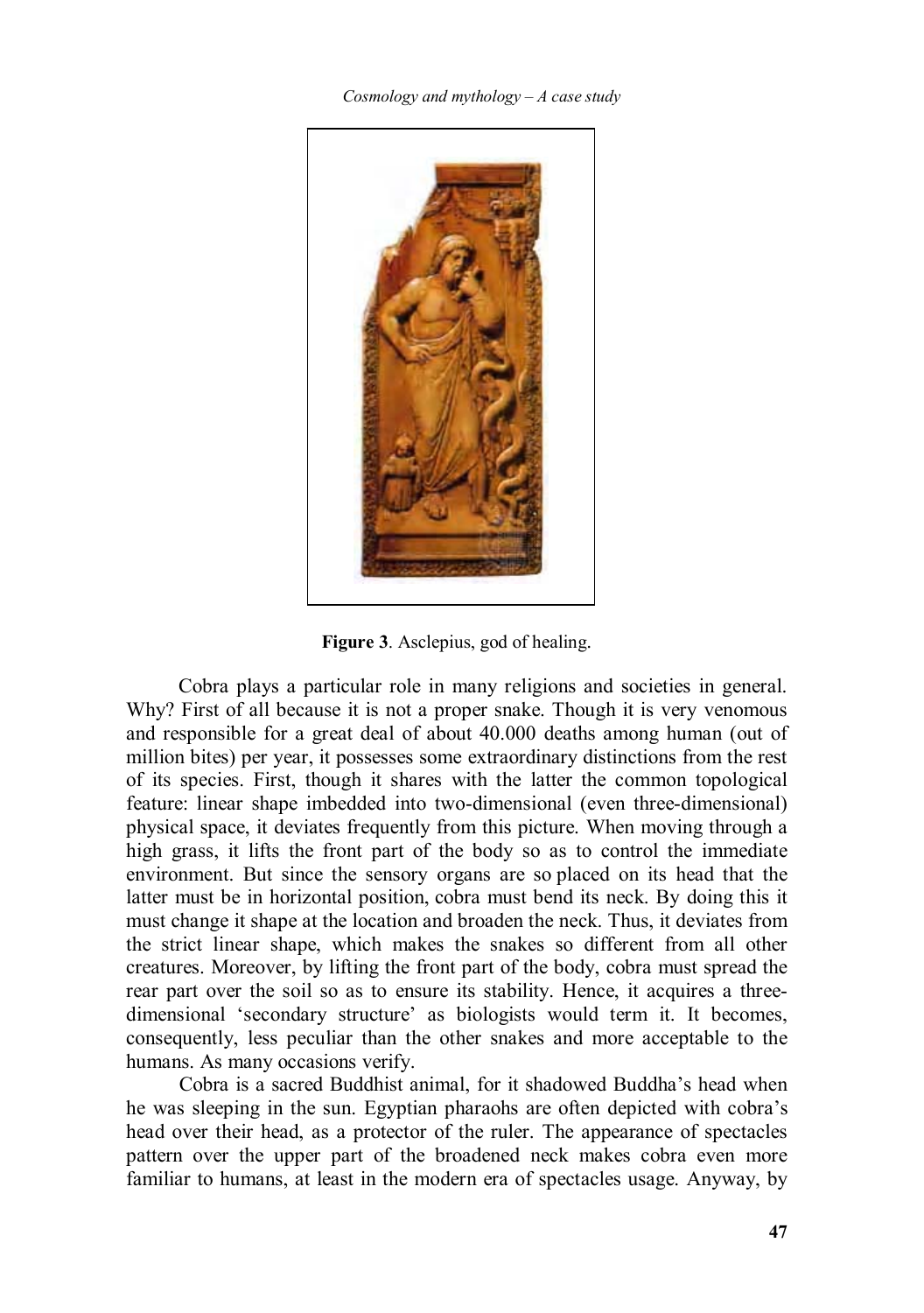moving, at least occasionally, from the strict linear shape, cobra has lost some of the most fearful aspects of snakes as such. This proves the best the thesis that it is this topological feature which makes snakes incarnation of the most fundamental structure of the world. We shall see, in the following, that the cosmology has exploited very much this peculiarity from the realm of animal world.

# **4. The standard cosmological model**

Modern Cosmology (or rather cosmologies) since appearance of General Relativity claims to be a genuine scientific enterprise, mainly on the grounds that it is based on mathematical grounds. Yet, many of their features are hardly more than conjectures and it was this hypothetical aspect of the established cosmological models that led Alfven [14] cast serious doubts on the scientific foundations of Big Bang model (see also [15]): *"Le Big Bang est un mythe, peut-etre um merveilleux mythe, qui merite un place d'honneur dans un zoo qui contiendrait deja le mythe indien de l'univers cyclique, l' oeuf cosmic chinois, le myth biblique de la creation en six jours, le mythe cosmologique de Ptolemee et bien d'autres;..."* ("Big Bang is a myth, perhaps a wonderful myth, which deserves a honourable place in the zoo which already contains Indian myth of the cyclic Universe, the Chinese cosmic Egg, biblical myth of the Creation in six days, the cosmological myth of Ptolemy and many others;...")

Since these line were written (1976) many features of the leading cosmological models have changed (hopefully improved), but the essential paradigm of all of them is still present - pretension that human mind can fathom the most fundamental question of the existence of our universe - its origin. But Alfven's objections were mainly of methodological character, accusing cosmologists of pushing their models, or predictions, too far back in time (and similarly, in space). Our primary concern here is the structural and content parallelism between modern cosmology and ancient mythological solutions. Certainly the most conspicuous advance in modern Cosmology is the appearance of the inflatory paradigm (see, e.g. [16]). It consists of mainly three phases of the Universe evolution:

- (i) explosion of the initial singularity (Hot) Big Bang,
- (ii) inflatory expansion and
- (iii) 'normal' expansion, which we witness today.

 Which stage of these 'evolution' may be regarded as the 'birth' (not to say creation) of the Universe? It is, of course, matter of definition, but to us the (hypothetical) existence of the very singularity fulfills all prerequisites for the point of birth. As for the cosmos creation, it seems natural that the boundary between inflatory and standard phase should be considered as the stage giving birth to the present state of Universe - i.e. the Cosmos. According to standard inflatory scheme, direction of the spontaneous symmetry breaking need not be the same over the cosmic space and if it did happen, then there might be socalled topological defects between adjacent: monopoles, strings and domain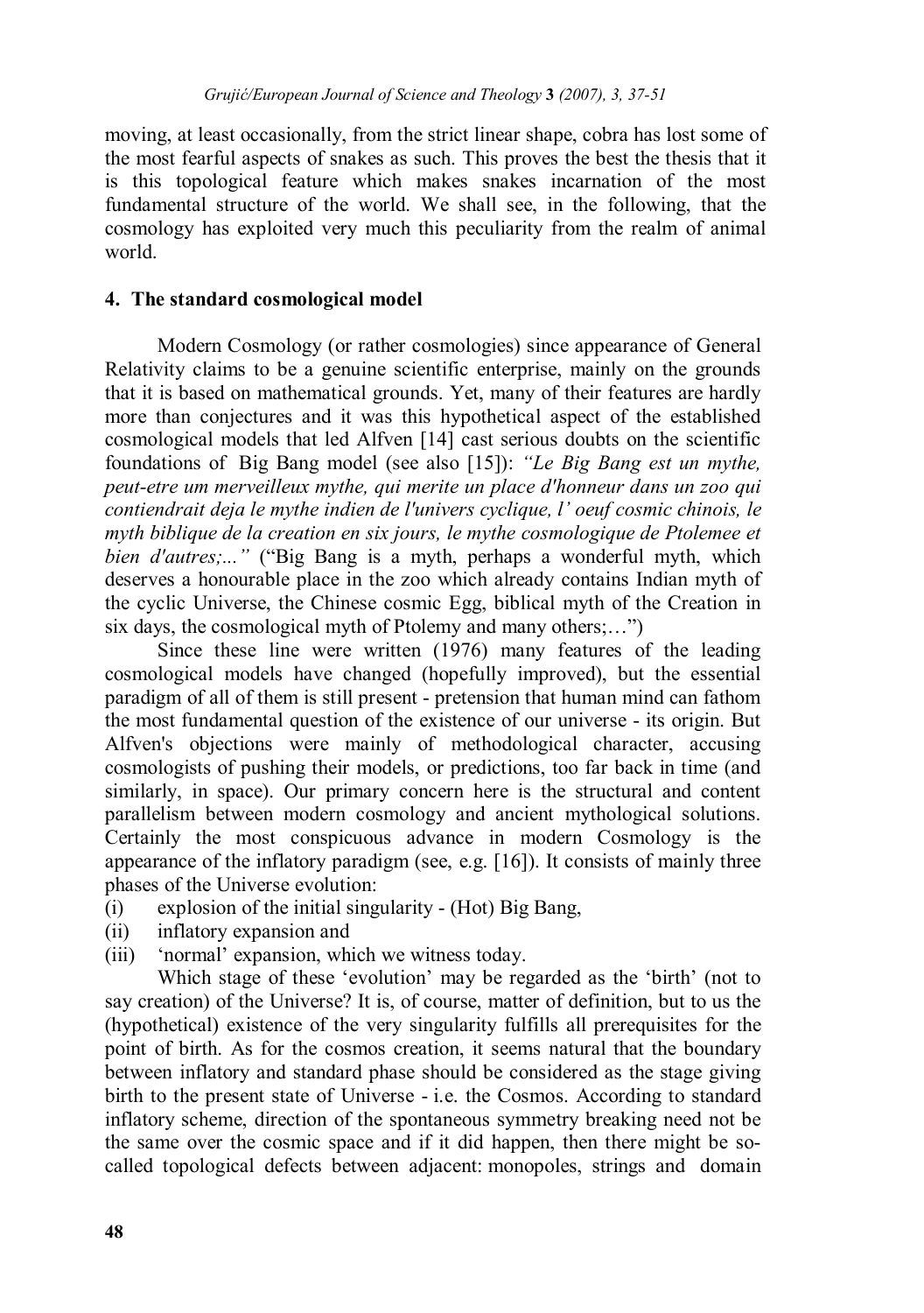walls. They have not yet been observed, but are subjects of intensive theoretical calculations. Monopoles appear unlikely to be discovered, while domain walls seem to have left traces of their evidence in the observed froth-like structure of galactic distribution [17-18]. But the most interesting entity is surely is the cosmic string, gigantic linear structure, whose rupture may have been the principal (if not the only) mechanism of forming galaxies and super-galaxies (galactic clusters) [19]. Mechanisms suggested for this formation differ, of course, from that assumed by the author(s) of Pelasgian myth, but it is remarkable that both sets of authors are pertaining to the same geometrical structure, albeit in different 'incarnations'. It appears the more remarkable to notice that the most advance theory of elementary particles, real building blocks of the physical world, string theory, makes use of the same pattern, although on the other end of the dimensional scale [16, p. 311]. Two distinct forms of these strings are possible: (i) open and (ii) closed strings. (We note in passing that if classical elementary particles, like electrons, are conceived as elongated structures, they are able to overcome potential barrier, in analogy with quantum mechanical tunneling effect.) The theory is far from complete, but it is considered as the most promising candidate for the searched Grand Unified Theory, which would eventually include the ever elusive gravitational interaction. Moreover, in the most recent advances of the theory, strings appear to be the most fundamental physical construct, from which other quantities can be derived, including the most elusive physical (and philosophical) entity - time. The latter should be compared with Hesiod's solution in his *Theogony,* where time was not a primitive construct (as incarnated by Chronos). Thus, strings both in their cosmic variant and as elementary particles might turn out to be ultimate solutions of the cosmic riddle. Eurynome, by rubbing the chaotic matter in her hands, might have done right thing.

 In fact, the concept of cyclic Cosmos was prominent not only in Indian tradition, but in some pre-Socratic philosophers, like Empedocles, too. The image of a serpent biting her tail and devouring herself continuously appears as ideal for representing an eternal repetition of becoming and perishing of Cosmos, as the emblematic picture of *Ouroboros,* in both Greek and Egyptian tradition*,* testifies. As we saw with the myth of Eurinome, serpent was conceived by ancient Greeks as linked with Chaos, the primordial state of Universe, from which the Cosmos arises.

# **5. Linear structures**

We have already emphasized the priority of linear configurations over other dimensions, when talking about building blocks of our material world. The time is essentially linear and any process of acquiring and processing information in real time is linear itself. It is, therefore, no surprise that the base of life on Earth, the macromolecule of DNA (and chromosomes which contain it) is one-dimensional. Whether this basic configuration is closed or open (secondary structure) appears of less importance. It is well known that he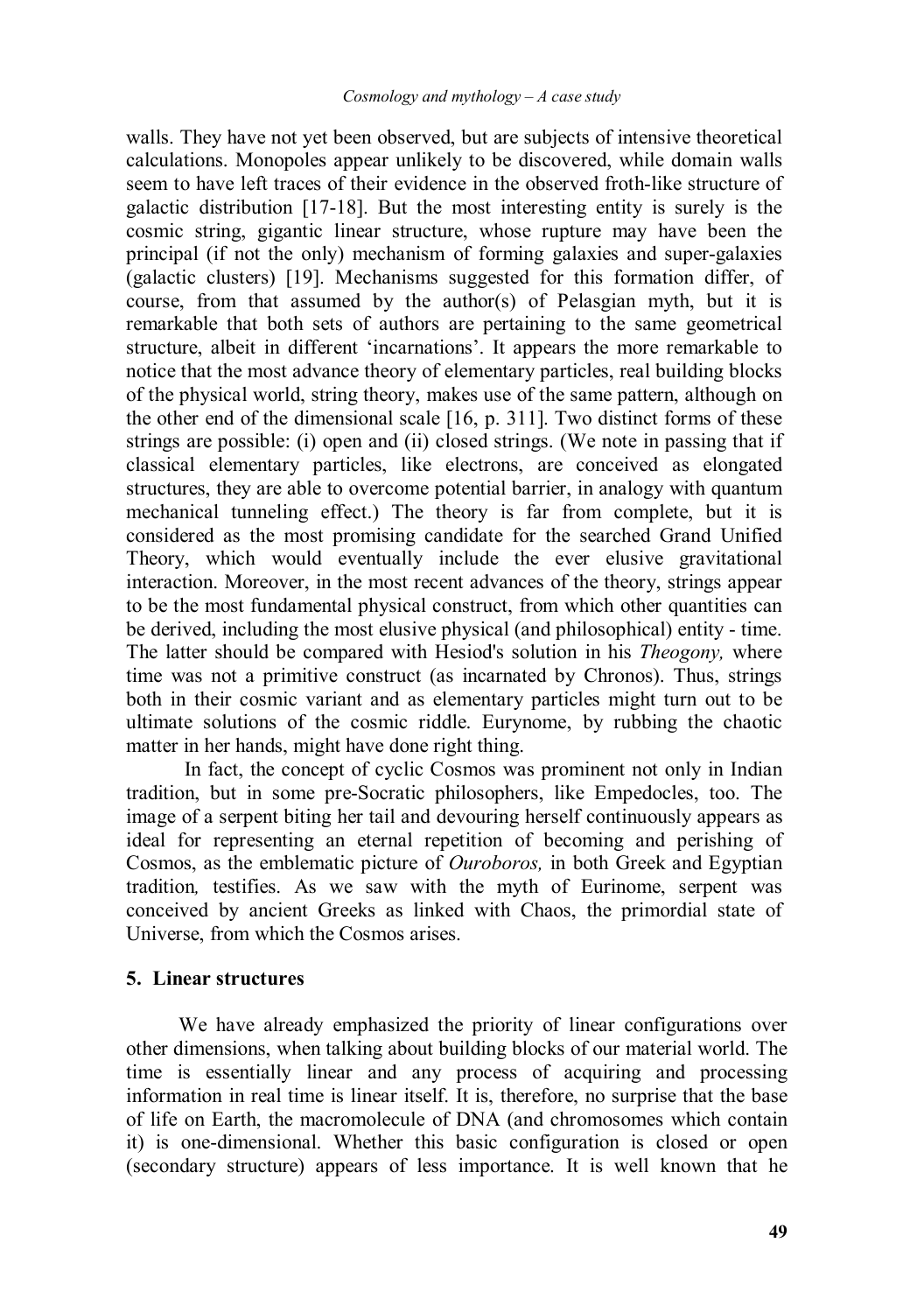German chemist, Kekule, was inspired by the picture of Ouroboros when conceiving his ring molecule of benzene. Serpents move in an undulatory manner, except when move over hot sand, but while mating the partners wind around each other to form the double helix. Whether this was an ansatz to Crick and Watson for conceiving their secondary structure of linear sequences which carry the genetic information and thus hide the secret of life, is of less practical importance, but bears considerable conceptual significance.

 We have seen above how the linear structure enters the cosmological phenomena, both observational and theoretical. Here we turn our attention to most recent developments in other fields which support the idea of the primacy of linearity over other configurations. Two notable examples are the classical electrodynamics and the loop quantum gravity [20]. In both cases it is the circulation of relevant physical vectors along the loops which provide measurable quantities. At the same time this circulations provides the means to quantize the observables and hence to yield the rationale to the permanent and distinct structuring of the physical micro-world, underlying the observable meso- and macro-worlds. These new insights into the essence of the material world follow, in fact, the same pattern which has inspired Louis de Broglie in quantizing Bohr's orbits in the single-electron atoms, which reduces to closing undulatory movement of orbiting electrons onto itself. In a sense, this model is a combination of snake-like motion and Ouroboros paradigm. This picture is, of course, an analogy, not obligatory ansatz of real inspiration, but even as such corroborates the thesis of the prevalence of linearity over the more extended geometrical entities.

# **6. Epilogue**

Mythological pictures and cosmological models frequent human speculative efforts to fathom the most profound problem (better to say question) of our existence - the question of our ultimate origin. Their solutions vary both within their own domains and in mutual comparison. Yet, one might find underlying patterns common to many of these and ask himself if there is deeper significance of these similarities than mere superficial resemblance. By picking up two prominent features from both spheres, intuitive (mythological) and rational (cosmological) we have tried to reconcile both approaches, in the sense that they might be regarded as two different outputs of the same underlying rationale. In particular, the anthropomorphic pictures of primitive cosmogonies should not perplex us, for they appear in modern texts too, albeit in disguised form [21]. On the other hand, the problem of initial conditions, present in modern cosmogonic models [22] may be traced back to the ad hoc status of Demiurg, to which early men had to resort. Further, the very role (and meaning) of the concept of Creation is far from clear in modern thinking on the history of our Cosmos (e.g. [23, 24]). If one concludes from an analysis of this kind that mythology is less fancy-story like and modern Cosmology not quite scientific enterprise, as is usually thought of, we would consider our efforts paid off.